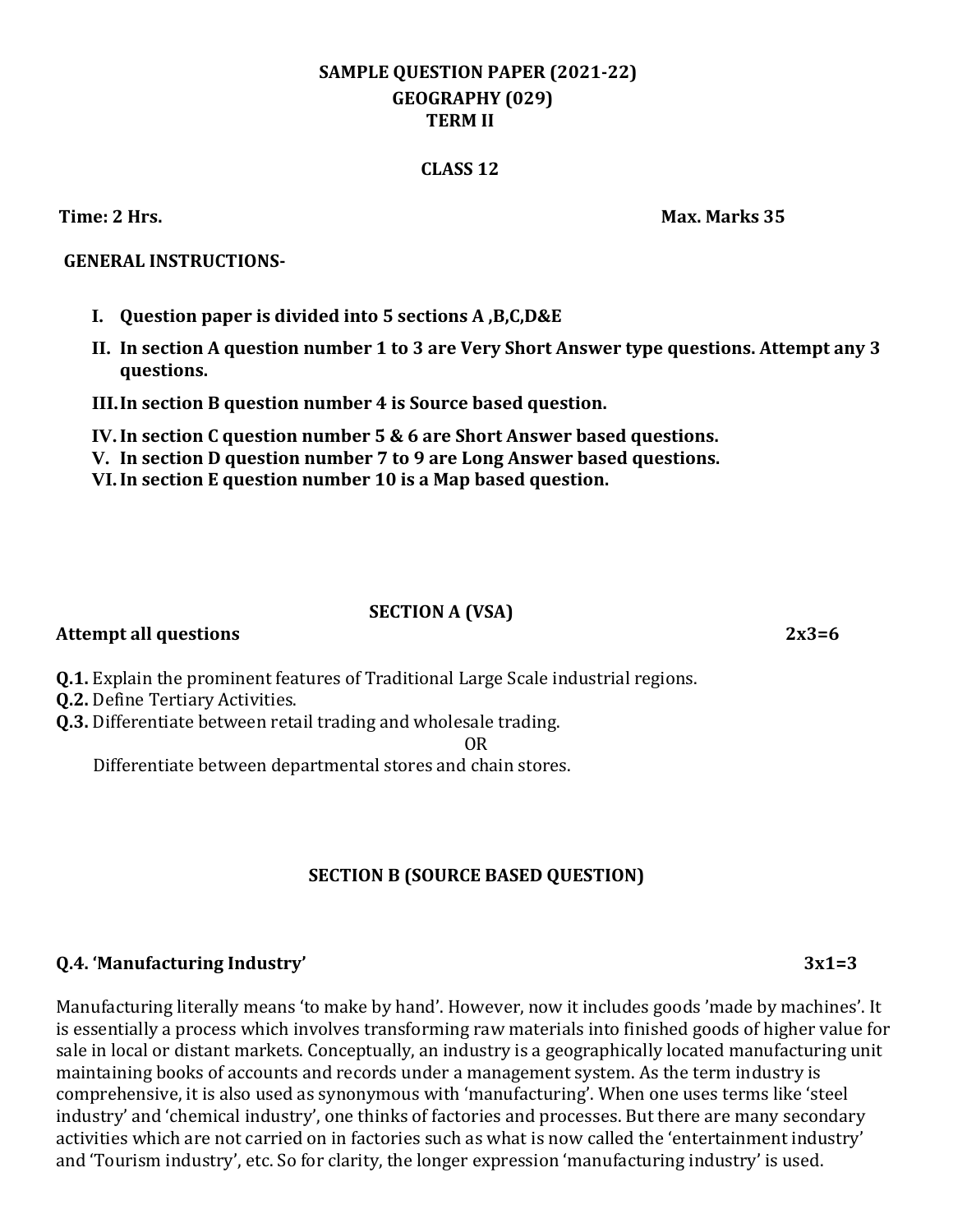### **Attempt all questions**

- 4.1. What do you understand by the term Manufacturing?
- 4.2. "Manufacturing involves value addition." Explain with any one suitable example.
- 4.3. Name two industries which provide services rather than production of goods.

# **SECTION C (SHORT ANSWER)**

## **Question no. 5 & 6** 2x3=6

Q.5. Road transport plays a vital role in the promotion of trade and tourism in the world. Support this statement with three suitable arguments.

Q.6. Satellites and computers have brought revolutionary changes in the present life of the people. Elaborate the statement with three suitable examples.

OR Evaluate the role and importance of roads in the economic development of India?

# **SECTION D (LONG ANSWER)**

# **Question no. 7 to 9 3x5=15**

Q.7. How do Quaternary services differ from Tertiary services? Give three reasons why the service sector in developing and developed countries is growing faster than the manufacturing sector?

**OR**

Q.8. How is the use of plastic bags harmful for environmental degradation? Evaluate it by citing suitable reasons.

The disposal of urban waste has become a serious concern for the local authorities. Analyze the statement with suitable examples.

Q.9. Attaining Sustainable development in the command area requires major thrust upon the measures to achieve ecological sustainability. Highlight the measures proposed to promote sustainable development in the command area of Indira Gandhi Rajasthan Canal.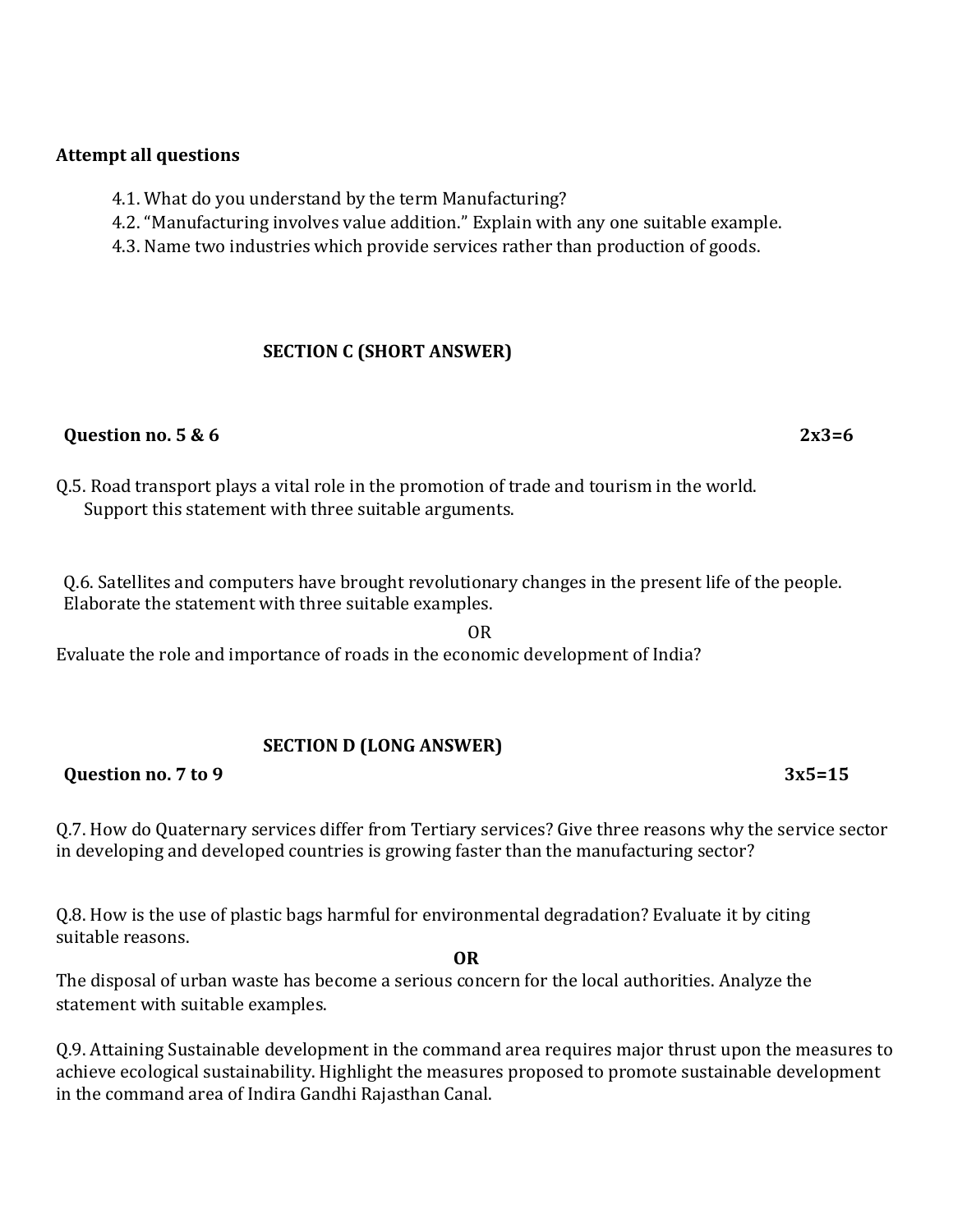# **SECTION E (MAP)**

Q. 10. On the outline map of India indicate and mark the following features **(Attempt any 5). 1x5=5**

- a) Iron ore mines of Chhattisgarh
- b) Oil Refinery located in Uttar Pradesh.
- c) The largest Lignite coal mines.
- d) Easternmost terminal of East-West Corridor
- e) Southernmost Metropolitan city connected by Golden Quadrilateral.
- f) Oldest Copper mines of Rajasthan

# **For visually impaired students in lieu of Question no. 10(Attempt any 5). 1x5=5**

- a) Name an important Iron Ore mine of Chhattisgarh.
- b) An important Oil Refinery located in Uttar Pradesh
- c) Where is the largest Lignite coal mine, located in India and what is the name of that mine?
- d) Write down the name of Easternmost terminal of East-West Corridor
- e) Which is the Southernmost Metropolitan city connected by the Golden Quadrilateral?
- f) What is the name of the Oldest Copper mines of Rajasthan?